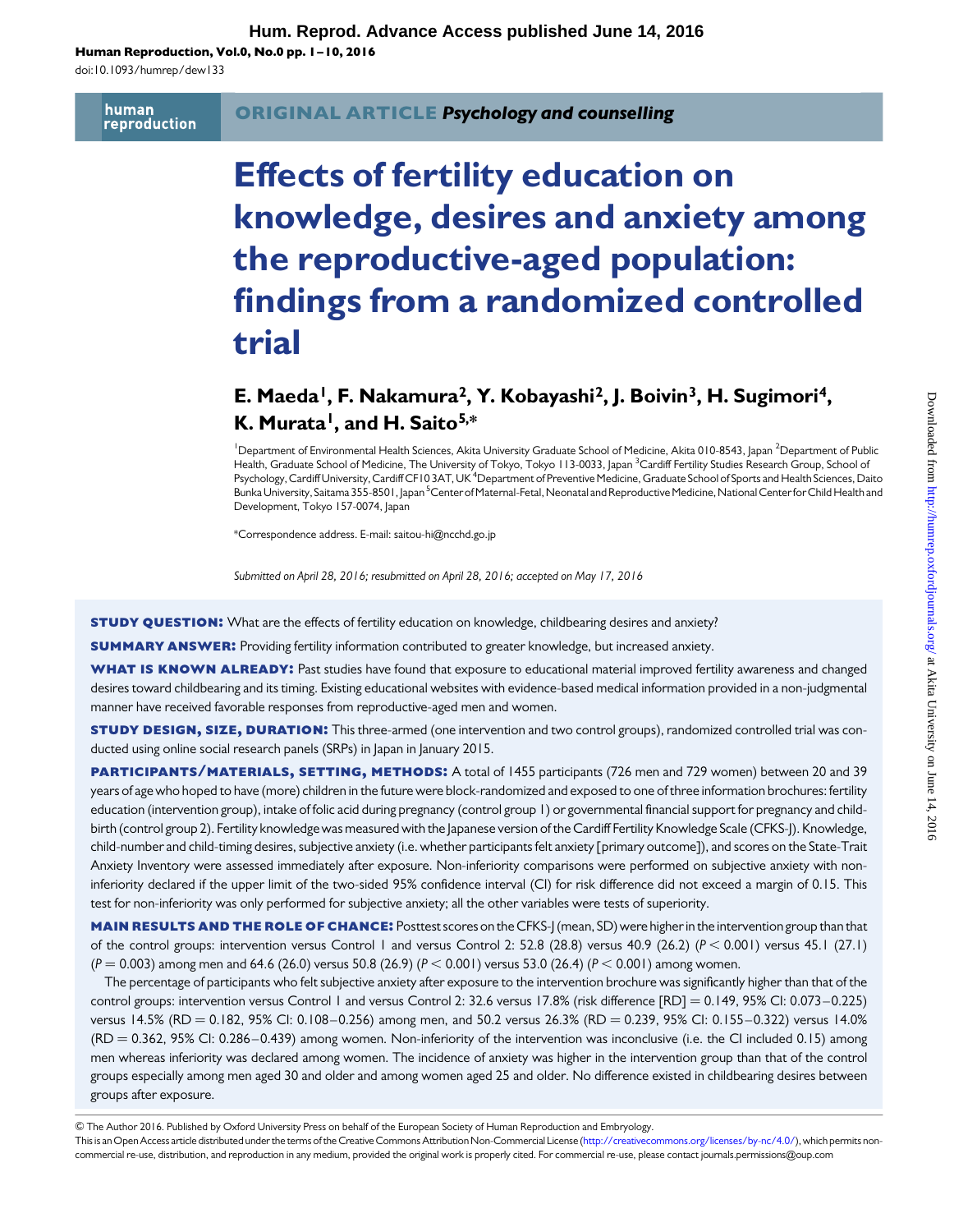LIMITATIONS, REASONS FOR CAUTION: The possibility of selection bias associated with the use of SRPs (higher socioeconomic status and education) and volunteer bias toward those more interested in fertility may limit the generalizability of these findings.

WIDER IMPLICATIONS OF THE FINDINGS: In addition to education targeting a younger generation, psychological approaches are needed to alleviate possible anxiety caused by fertility information.

**STUDY FUNDING/COMPETING INTEREST(S):** This study was funded by National Center for Child Health and Development, Seiiku Medical Study Grant (24-6), the Daiwa Foundation Small Grants and Grant-in-Aid for JSPS Fellows (26-1591). No competing interest declared.

TRIAL REGISTRATION NUMBER: UMIN Clinical Trials Registry. Trial registration number, 000016168.

**TRIAL REGISTRATION DATE: 13 January 2015.** 

DATE OF FIRST PATIENT'S ENROLMENT: 15 January 2015.

Key words: fertility / awareness / risk communication / anxiety / education

# Introduction

The total fertility rate is decreasing and age at first birth is increasing worldwide ([World Bank, 2015\)](#page-9-0). Especially in developed countries, substantial decline in fertility and the growing trend to delay childbearing are serious concerns [\(ESHRE Capri Workshop Group, 2005;](#page-8-0) [Organisation](#page-9-0) [for Economic Co-operation and Development, 2014](#page-9-0)). In Japan, where this study was conducted, the total fertility rate is among the lowest (1.43 in 2013), and the parental age at first birth has now reached more than 30 years of age (30.4 and 32.5 years for women and men, respectively, in 2013) [\(Ministry of Health Labour and Welfare, 2013\)](#page-9-0). Although delayed childbearing is a consequence of a multifactorial decision-making process related to career, education, relationships, partner's desire, financial security, health etc. (Cooke et al.[, 2010,](#page-8-0) [2012](#page-8-0); Mills et al.[, 2011](#page-9-0); [Roberts](#page-9-0) et al., 2011), research suggests that a lack of accurate fertility information might explain sub-optimal fertility behavior ([Bunting and Boivin, 2010](#page-8-0)). Many people overestimate the duration of the reproductive lifespan and the likelihood of conceiving [\(Lampic](#page-8-0) et al., 2006; [Bretherick](#page-8-0) et al., 2010; Ali et al.[, 2011](#page-8-0); [Daniluk](#page-8-0) et al.[, 2012](#page-8-0); [Peterson](#page-9-0) et al., 2012; [Bunting](#page-8-0) et al., 2013; [Lundsberg](#page-8-0) et al., [2014](#page-8-0); [Maeda](#page-8-0) et al., 2015), which sometimes results in unintended childlessness ([Benzies](#page-8-0) et al., 2006; Friese et al.[, 2006;](#page-8-0) [Cooke](#page-8-0) et al., 2010). In this context, educational initiatives have been undertaken in many countries ([De Cock, 2011](#page-8-0); [Daniluk and Koert, 2013](#page-8-0); [Hammarberg](#page-8-0) et al., [2013](#page-8-0)).

However, the timing of childbearing can be perceived as dependent on factors outside one's control (e.g. timing of promotion, partner's willingness) [\(Cooke](#page-8-0) et al., 2012). According to the risk perception model, risk behavior perceived to be under the control of others is also perceived to be less modifiable [\(Covello](#page-8-0) et al., 2001). In such contexts, a fertility education campaigns could cause people to experience concern if they perceive that the behavior (childbearing efforts) is not entirely within their control to change. Indeed, recent fertility campaigns have met with public disapproval in the USA ([Soules, 2003](#page-9-0); [Reynolds, 2009](#page-9-0)) and the UK ([Gray, 2013](#page-8-0)) because they appeared to force a specific childbearing deadline on women who were not yet ready to conceive. A similar campaign suggested by the Japanese Government in 2013 sparked much public debate about the need to educate people [\(Hongo, 2013;](#page-8-0) [Maeda](#page-8-0) et al.[, 2015](#page-8-0)). On the other hand, several initiatives [\(De Cock, 2011;](#page-8-0) [Daniluk and Koert, 2013](#page-8-0); [Hammarberg](#page-8-0) et al., 2013) that presented participants with evidence-based medical information and emphasized

informed decision-making in non-judgmental attitudes received favorable responses [\(Daniluk and Koert, 2012](#page-8-0)). Specifically, previous studies showed that exposure to online educational material regarding fertility, improved fertility awareness and changed knowledge about the timing of childbearing ([Wojcieszek and Thompson, 2013](#page-9-0); [Daniluk](#page-8-0) [and Koert, 2015\)](#page-8-0). Despite a growing interest and recognition in the need for fertility education among health professionals, the effect of such information on knowledge and especially psychological reactions is still poorly understood among reproductive-aged men and women. In addition, there is a lack of information about factors that covary with such anxiety and that could provide important background to tailor and promote effective and acceptable education.

The aim of the present study was to evaluate the effects of fertility information on knowledge, desires and anxiety. Participants were randomized to receive the intervention, which comprised evidence-based medical information about male and female fertility (intervention), or to one of two information control groups that received the typical health and government support information issued regarding pregnancy and childbirth. It was hypothesized that the intervention group would show increased fertility knowledge and sooner timing of next birth compared with the control groups but given positive public reaction to existing educational websites ([De Cock, 2011;](#page-8-0) [Daniluk and Koert, 2013;](#page-8-0) [Hammarberg](#page-8-0) et al., 2013) the fertility information was not expected to increase anxiety compared with the control information.

# Materials and Methods

We conducted a three-armed (one intervention and two control groups), randomized controlled non-inferiority trial in January 2015. Participants were randomly assigned to one of the information brochures.

#### Ethical approval

The ethics committee at Akita University Graduate School of Medicine approved the study protocol.

#### **Participants**

Participants were recruited via online social research panels (SRPs). Inclusion criteria included men and women aged between 20 and 39 years of age, hoping to have children (or more children) in the future, and currently not pregnant ( $n = 1455$ ). Medical and advertising professionals were excluded from the recruitment.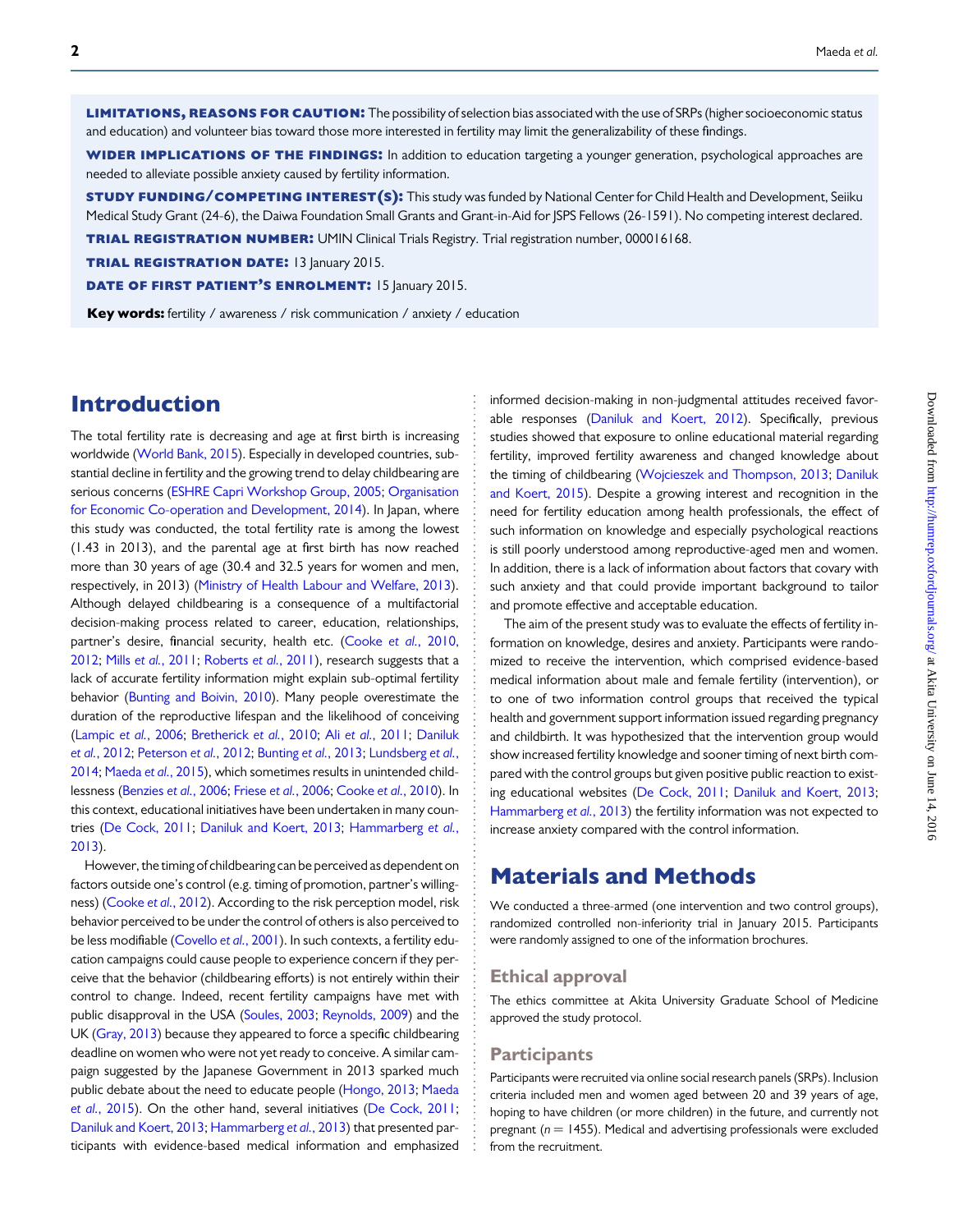

Figure I Flowchart showing the procedure.

#### Procedures

An online market research company (Macromil, Tokyo, Japan), which has a nationwide SRP of more than 1 million registrants, sent prescreening emails for the inclusion criteria to 84 724 people aged 20-39 years who were randomly selected from its registrants (Fig. 1). Of the 5980 eligible people, 2146 people were sent recruitment emails and 1455 people completed the survey (67.8% participation rate of eligible). We performed quota sampling by gender and age-group block, setting the sample composition roughly the same as the Japanese adult population.

Participants were block-randomized to one of the three groups using a central computerized random allocation system (ScreeningMacro, Macromil, Japan). All study materials were presented online using Airs software (Macromil, Japan). After completion of the pretest survey, one of the brochures was presented. Participants were asked to read the entire brochure. Participants were not informed how many brochures existed. After the brochure presentation participants were provided with the posttest survey. Participants were allowed to take as much time as needed to read the brochure. It was not possible to reread the brochure during the posttest survey. Those who completed the survey were provided coupons worth several hundred yen (a few USD). Participant responses were anonymous.

#### Intervention

An educational brochure on infertility facts and infertility risks factors (lifestyle, reproductive) was created. The information in the Fertility Education intervention group (2968 characters, in Japanese) consisted mainly of excerpts from an educational booklet for general readers published by the [Japan Society of Obstetrics and Gynecology \(2014\)](#page-8-0) and from the website for patients produced by the [Japan Society for Reproductive Medicine](#page-8-0) [\(2013\),](#page-8-0) including the definition, prevalence and causes of infertility (paragraphs titled 'What is infertility?' and 'What can cause infertility?'), the ages at which female fertility declines (paragraphs titled 'Both men and women are affected by reproductive ageing', 'What is the ideal age for women to conceive and give birth?', and 'What is 'ageing of the ovum'?'), timing, and the risks of sexually transmitted infections and psychological stress on fertility (a paragraph titled 'To have a child').We consulted several other educational

websites for the general population to add facts about male fertility and age (a paragraph titled 'What is the relationship with male age?') ([Saito, 2015](#page-9-0)) and the risks to fertility associated with unhealthy weight, smoking, and alcohol drinking (a paragraph titled 'To have a child') [\(NHS choices, 2014\)](#page-9-0) to the brochure. Two experts on reproductive medicine confirmed the scientific validity and the neutral stance of the intervention brochure.

There were two control brochures to control for existing education relevant to reproduction. Information in the Folic Acid control group 1 (2202 characters) was selected from the website of the [National Institute of](#page-9-0) [Health and Nutrition \(2015\)](#page-9-0) as a control brochure that provided information about intake of folic acid during pregnancy, including efficacy (i.e. reduction of the risk of neural tube defects in the fetus), appropriate amount, and the period of intake. The information in the Government Finance control group 2 (2729 characters) was excerpted from the [Japan Institute of Life](#page-8-0) [Insurance \(2015\)](#page-8-0) website that presented information about government financial and social support during pregnancy and childbirth. We set two control groups to test the robustness of our study because people may react differently to the information related to diseases (e.g. infertility, folate deficiency) than to general reproductive information.

We conducted a pilot survey on 24 university students and a small group of our colleagues to ensure that the information brochures and the questionnaire were understandable.

#### Measures

The pre- and postsurvey consisted of 119 items that covered six domains developed to investigate factors associated with low fertility in Japan. Only questions relevant to the analyses presented in this paper are described here.

#### Fertility knowledge

We used the Japanese version of the Cardiff Fertility Knowledge Scale (CFKS-J) [\(Bunting](#page-8-0) et al., 2013; [Maeda](#page-8-0) et al., 2015) to assess fertility knowledge in the pre and posttest survey. The CFKS-J consisted of 13 items that measured knowledge about facts, risks and myths of fertility. Participants responded to all items as true, false or do not know. A correct answer was assigned one point and an incorrect or 'do not know' answer was assigned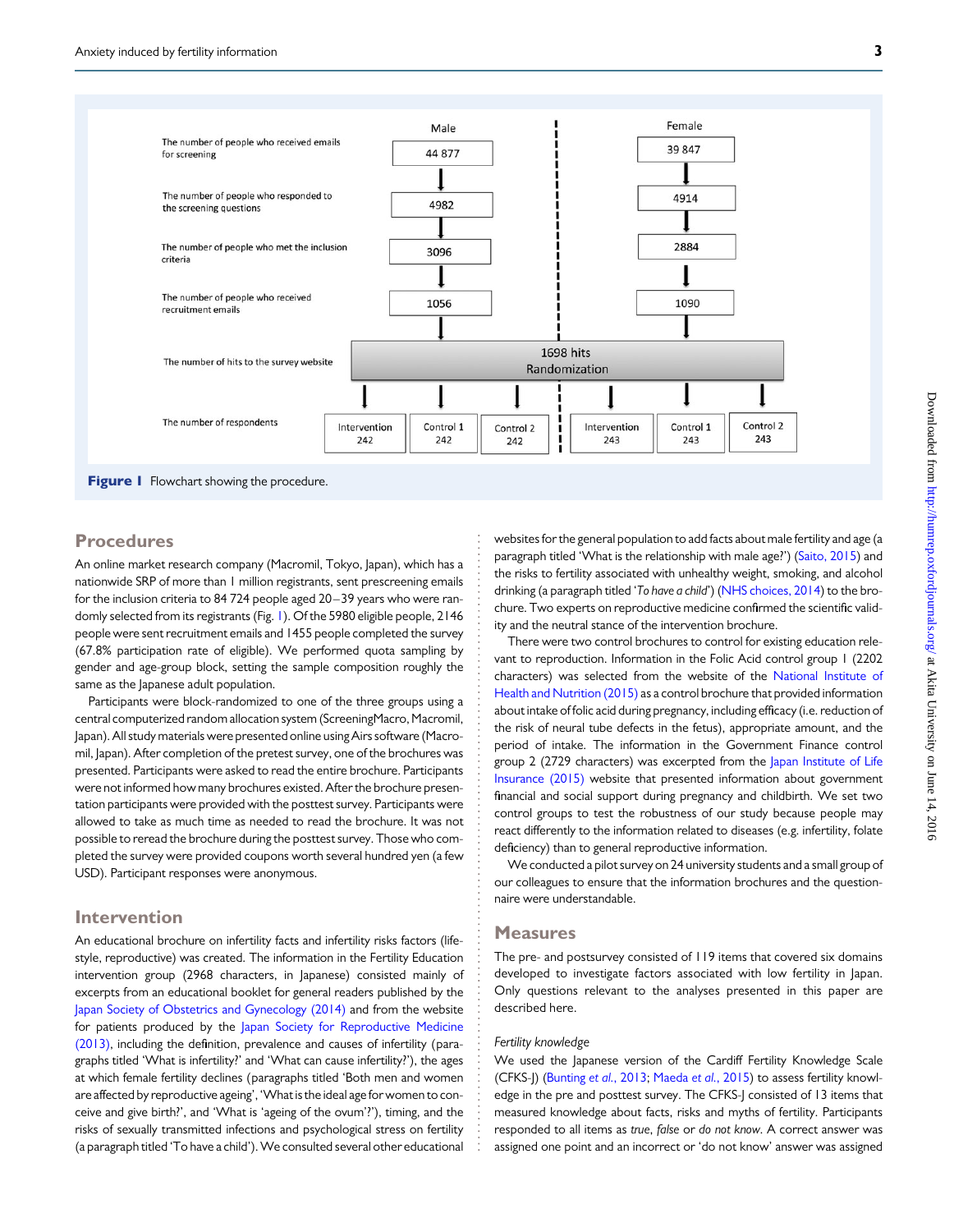Childbearing desires

#### Fertility status

Participants reported whether they had given birth to/fathered a child (yes/no), whether they currently wanted to conceive immediately (yes/no), and whether they had sought a medical consultation or treatment regarding fertility (yes/no).

#### Statistical analyses

We used a non-inferiority margin of 15% and estimated the sample size of one group ( $n = 244$ ), based on the assumption that the proportion of those who would feel anxiety was 55% in the pilot survey with 90% power at a significance level of 5%. The non-inferiority margin was based on clinically important differences as well as cost and feasibility.

We compared the baseline characteristics, pretest knowledge and pretest desires between the intervention and each control group stratified by sex. Posttest knowledge, desires and psychological assessments were also compared between the intervention and control groups. Statistical comparisons were carried out using Student's t tests, two-group variance-comparison tests, Fisher's exact tests and  $\chi^2$  tests according to the type and distribution of the variables. We performed all analyses on an intention-to-treat basis.

For the primary outcome regarding anxiety (subjective anxiety), noninferiority of fertility information could be claimed if the upper limit of the two-sided 95% confidence interval (CI) for the difference in the proportion of those who felt subjective anxiety did not exceed 0.15. This test for noninferiority was only performed for the primary outcome for anxiety; all other variables were tests of superiority. A two-sided P-value of  $< 0.05$ was used to define statistical significance. All the analyses were performed using STATA12-SE (StataCorp LP, College Station, TX, USA).

#### Table I Pretest characteristics of the intervention and control groups.

|                                                             | Male                               |                          |                          | Female                             |                          |                          |
|-------------------------------------------------------------|------------------------------------|--------------------------|--------------------------|------------------------------------|--------------------------|--------------------------|
|                                                             | <b>Intervention</b><br>$(n = 242)$ | Control I<br>$(n = 242)$ | Control 2<br>$(n = 242)$ | <b>Intervention</b><br>$(n = 243)$ | Control I<br>$(n = 243)$ | Control 2<br>$(n = 243)$ |
| Age in years, mean (SD)                                     | 30.9(5.8)                          | 30.8(5.7)                | 30.9(5.7)                | 30.5(5.6)                          | 30.4(5.6)                | 30.2(5.5)                |
| Annual household income (n, %)                              |                                    |                          |                          |                                    |                          |                          |
| $<$ 4 million $IPY$                                         | 73 (30.2)                          | 77(31.8)                 | 72 (29.8)                | 90 (37.0)                          | 84 (34.6)                | 75 (30.9)                |
| 4-7 million JPY                                             | 99 (40.9)                          | 80(33.1)                 | 85(35.1)                 | 75 (30.9)                          | 90 (37.0)                | 87 (35.8)                |
| $\geq$ 8 million JPY                                        | 38 (15.7)                          | 36(14.9)                 | 38 (15.7)                | 26(10.7)                           | 21(8.6)                  | 25(10.3)                 |
| Unknown                                                     | 32(13.2)                           | 49 (20.2)                | 47 (19.4)                | 52(21.4)                           | 48 (19.8)                | 56 (23.0)                |
| University education $(n, %$ yes)                           | 133 (55.0)                         | 140 (57.9)               | 127 (52.5)               | 100(41.2)                          | 79 (32.5)                | 111(45.7)                |
| Relationship status $(n, \%)$                               |                                    |                          |                          |                                    |                          |                          |
| Single                                                      | 123 (50.8)                         | 117(48.4)                | 105(43.4)                | 71(29.2)                           | 73 (30.0)                | 73 (30.0)                |
| Having partners, not married                                | 58 (24.0)                          | 55 (22.7)                | 64(26.4)                 | 55 (22.6)                          | 58 (23.9)                | 64(26.3)                 |
| Married                                                     | 61(25.2)                           | 70 (28.9)                | 73 (30.2)                | 117(48.2)                          | 112(46.1)                | 106(43.6)                |
| Whether or not given birth to/fathered a child $(n, %$ yes) | 34(14.0)                           | 52(21.5)                 | 49 (20.2)                | 73 (30.0)                          | 75 (30.9)                | 75 (30.9)                |
| Whether or not wanted to conceive now $(n, %$ yes)          | 49 (20.2)                          | 55 (22.7)                | 44 (18.2)                | 86 (35.4)                          | 74 (30.5)                | 71(29.2)                 |
| Prior medical consultation for fertility (n, % yes)         | 10(4.1)                            | 13(5.4)                  | 14(5.8)                  | 24(9.9)                            | 24(9.9)                  | 21(8.6)                  |

In the pre- and posttest survey, participants stated their desired number of (additional) children (child-number desire) and the age at which they hoped to have their first and last child (child-timing desire) with the option of 'I don't know'. Those who had children stated the desired age at which they hoped to have their additional child and their last child.

<span id="page-3-0"></span>zero points. Scores are reported as the percent correct score (0– 100%). Internal consistency coefficient  $\alpha$  of the CFKS-J was 0.74, and a factor analysis

showed the scale had a one-factor structure ([Maeda](#page-8-0) et al., 2015).

#### State-anxiety psychological assessment

Psychological measurement was taken once immediately after exposure to the information brochure.

We used two indicators to examine anxiety. The primary indicator was a single item rated on a 5-point Likert scale: 'How do you feel about the brochure just presented?' 'I feel anxiety: 1—Strongly disagree; 2—Disagree; 3—Neither agree nor disagree; 4—Agree or 5—Strongly agree.' We categorized participants who answered 4 or 5 as those who felt anxiety.

The secondary indicator was the Japanese version of the State-Trait Anxiety Inventory (STAI) ([Spielberger](#page-9-0) et al., 1970; [Nakazato and Mizuguchi,](#page-9-0) [1982](#page-9-0)), which has a 4-point Likert scale used with 20 state-anxiety items (STAI-S; range 20-80) and 20 trait-anxiety items (STAI-T; range 20-80). State-anxiety items measure the current anxiety level, whereas trait-anxiety refers to the characteristic (trait) anxiety level. Higher scores indicate greater anxiety. High internal consistency of STAI-S (coefficient  $\alpha = 0.92$ ) and test– retest reliability of STAI-T (0.76 for 1 h later and 0.71 for 3 months later) was reported in the Japanese version [\(Nakazato and Mizuguchi, 1982](#page-9-0)).

#### Sociodemographic variables

The online market research company provided participant gender and age. Participants indicated their annual household incomes, educational backgrounds and relationship status. Annual household income was categorized into four groups: low  $<$  4 million Japanese Yen (JPY); moderate 4-7 million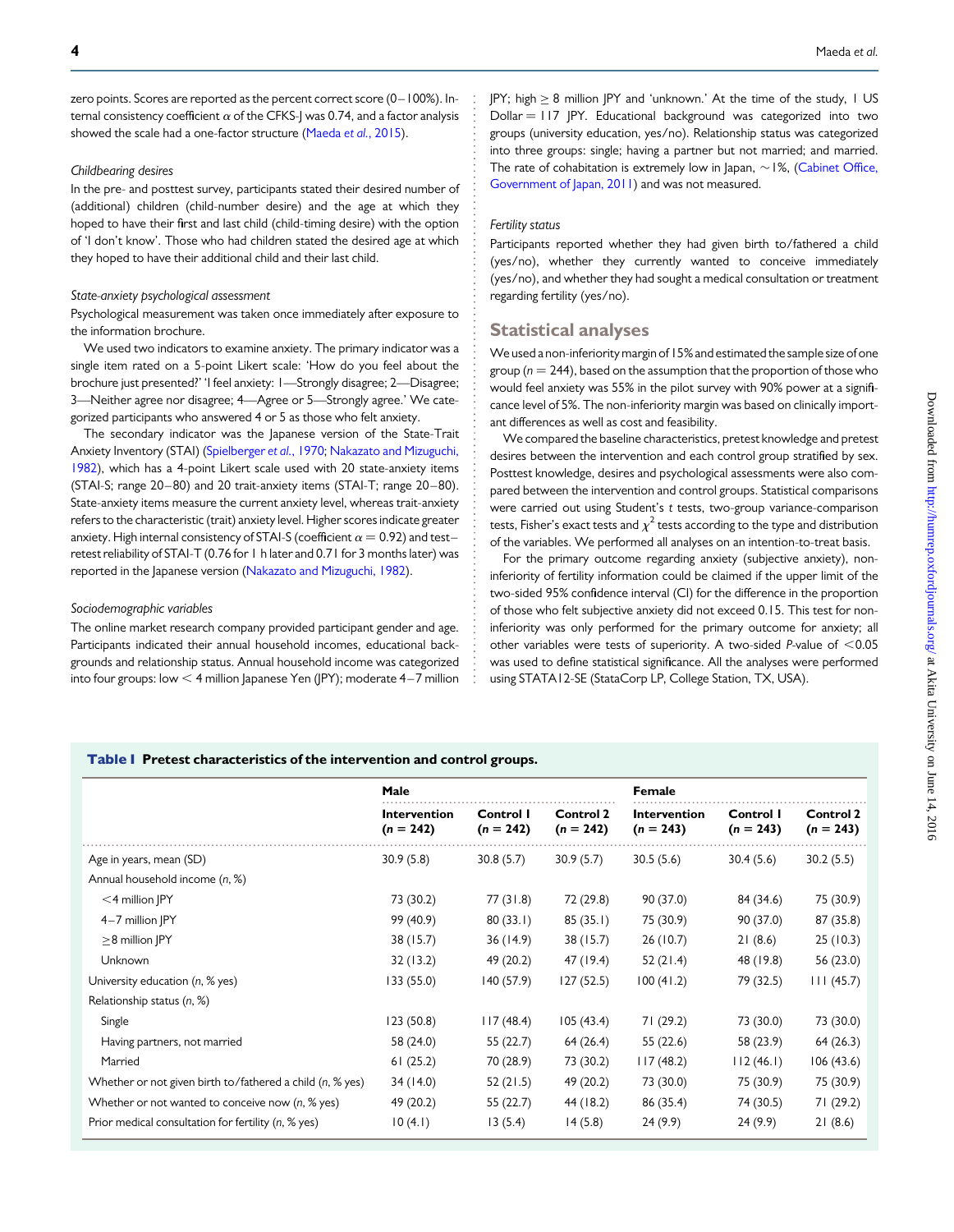# <span id="page-4-0"></span>**Results**

### Background characteristics and group equivalence

There were 1455 participants in total, 242 male and 243 female in each group. In total, 31 participants stated they did not want to have children in the future, contrary to their responses in the screening survey. These participants were included in the following analyses, which remained the same whether or not these participants were included.

Table [I](#page-3-0)shows demographic characteristics of the sample. Participants were about 30 years of age, were of low or middle income, with about one half having a university education. The majority was single or partnered without marriage, and without children. Few wanted to conceive immediately, and  $<$  10% had consulted for fertility problems.

Some baseline characteristics were not well-balanced between groups. The percentage of female participants who were university educated in control group 1 was lower than the intervention group ( $P = 0.048$ ), and the percentage of male participants who had fathered a child in the intervention group was lower than control group 1 ( $P = 0.03$ ).

#### Effect of the intervention on outcomes

#### Fertility knowledge and child desires

The pretest average scores on the CFKS-J did not differ according to group or gender (Fig. 2a). Percent correct scores were 42.5 (SD = 24.0) among men and 49.5 ( $SD = 23.9$ ) among women. The pretest child-number and child-timing desire was also not different according to group and gender (Table [II](#page-5-0)). At pretest the majority of participants wanted one to two children, and most wanted to have completed their family before age 37 years. About one-third of participants did not know at what age they would want to have their first or last child.

Posttest scores on the CFKS-J (mean, SD) were significantly higher (increased knowledge) in the intervention group than that of the control groups: intervention versus Control 1 and versus Control 2: 52.8 (28.8) versus 40.9 (26.2) ( $P < 0.001$ ) versus 45.1 (27.1) ( $P =$ 0.003) among men and 64.6 (26.0) versus 50.8 (26.9) ( $P < 0.001$ ) versus 53.0 (26.4) ( $P < 0.001$ ) among women (Fig. 2a). There were no differences between groups in the posttest child-number and child-timing desire (Table [II](#page-5-0)).

#### State anxiety

The percentage of those who felt subjective anxiety after exposure to the intervention brochure (posttest scores) was significantly higher than that of the control groups: intervention versus Control 1 and versus Control 2: 32.6 versus 17.8% ( $P < 0.001$ ) versus 14.5% ( $P < 0.001$ ) among men and 50.2 versus 26.3% ( $P < 0.001$ ) versus 14.0% ( $P < 0.001$ ) among women (Table [III](#page-6-0)). Among men, the risk differences of the intervention increasing the incidence of higher subjective anxiety versus Control 1 and versus Control 2 were 0.149 (95% CI: 0.073–0.225) and 0.182 (95% CI: 0.108–0.256), respectively (Fig. 2b). Therefore, the differences were statistically significant, but the hypothesis of non-inferiority was inconclusive as the CIs included 0.15 (i.e. the non-inferiority margin). Among women, the risk differences versus Control 1 and versus Control 2 were 0.239 (95% CI: 0.155–0.322) and 0.362 (95% CI: 0.286–0.439), respectively. The hypothesis of non-inferiority was refuted and inferiority of the fertility information group was declared among women. Analyses by age group showed that the percentage of

those who felt subjective anxiety was higher in the intervention group than that of the control groups especially among men aged 30 and older and among women aged 25 and older (Table [III\)](#page-6-0).



Figure 2 Pre- and posttest fertility knowledge and posttest psychometric measurements by group. Posttest indicators were measured after exposure to the assigned brochures; fertility information (intervention), folic acid information (Control 1) or government finance information (Control 2). The CFKS-J, the Japanese version of the Cardiff Fertility Knowledge Scale; the STAI-T, the Trait score of the State-Trait Anxiety Inventory; the STAI-S, the State score of the State-Trait Anxiety Inventory: NS, not significant. (a) Pre- and posttest mean scores (95% confidence interval) on the CFKS-J. (b) Risk differences (95% confidence interval) of subjective anxiety between groups. Dashed line at 0.15 indicates non-inferiority margin. (c) Posttest mean scores (95% confidence interval) on the STAI-T and the STAI-S. Significance of t-test comparisons was indicated by  $*P < 0.05$  and  $*P < 0.01$ .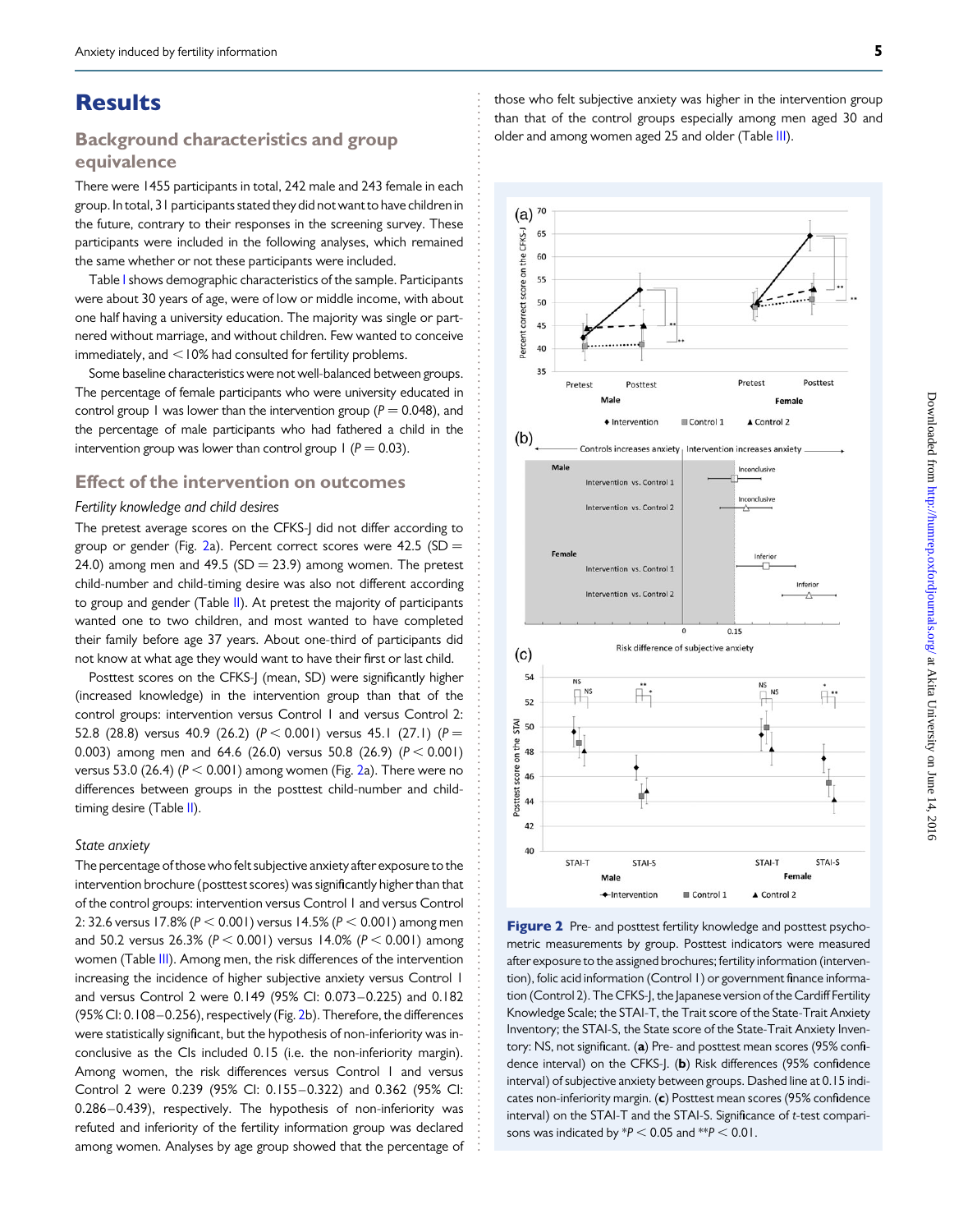|                                                      | Male                                           |                          |                   |                                 |                   | Female                      |                          |                     |                          |                   |
|------------------------------------------------------|------------------------------------------------|--------------------------|-------------------|---------------------------------|-------------------|-----------------------------|--------------------------|---------------------|--------------------------|-------------------|
|                                                      | Intervention<br>$(n = 242)$                    | Control I<br>$(n = 242)$ | P values          | <b>Control 2</b><br>$(n = 242)$ | P values          | Intervention<br>$(n = 243)$ | Control I<br>$(n = 243)$ | P values            | Control 2<br>$(n = 243)$ | P values          |
| Pretest desires                                      |                                                |                          |                   |                                 |                   |                             |                          |                     |                          |                   |
| Desired number of (additional) children              |                                                |                          |                   |                                 |                   |                             |                          |                     |                          |                   |
| None <sup>a</sup>                                    | 8(3.3)                                         | 6(2.5)                   | 0.30 <sup>b</sup> | 7(2.9)                          | 0.49 <sup>b</sup> | 2(0.8)                      | 5(2.1)                   | $0.65^{b}$          | 3(1.2)                   | $0.92^{b}$        |
| One                                                  | 70 (28.9)                                      | 90(37.2)                 |                   | 82 (33.9)                       |                   | 89 (36.6)                   | 90 (37.0)                |                     | 89 (36.6)                |                   |
| Two                                                  | 127(52.5)                                      | 115(47.5)                |                   | 128 (52.9)                      |                   | 120(49.4)                   | 120(49.4)                |                     | 120(49.4)                |                   |
| Three                                                | 33(13.6)                                       | 25(10.3)                 |                   | 23(9.5)                         |                   | 30(12.3)                    | 24(9.9)                  |                     | 27(11.1)                 |                   |
| Four or more                                         | 4(1.7)                                         | 6(2.5)                   |                   | 2(0.8)                          |                   | 2(0.8)                      | 4(1.6)                   |                     | 4(1.6)                   |                   |
| Desired age at first (additional) child <sup>c</sup> |                                                |                          |                   |                                 |                   |                             |                          |                     |                          |                   |
| Mean (SD)                                            | 33.9(4.2)                                      | 34.0(4.7)                | $0.94^d$          | 33.9(4.7)                       | 0.98 <sup>d</sup> | 32.2(4.7)                   | 32.4(4.5)                | 0.66 <sup>d</sup>   | 32.3(4.6)                | 0.81 <sup>d</sup> |
| Unknown (n, %)                                       | 128(54.7)                                      | 123(52.1)                | 0.58 <sup>e</sup> | 125(53.2)                       | 0.74 <sup>e</sup> | 66 (27.4)                   | 70 (29.4)                | 0.62 <sup>e</sup>   | 63(26.2)                 | 0.78 <sup>e</sup> |
| Desired age at last child <sup>c</sup>               |                                                |                          |                   |                                 |                   |                             |                          |                     |                          |                   |
| Mean (SD)                                            | 36.3(4.2)                                      | 35.6(4.5)                | 0.20 <sup>d</sup> | 35.6(4.3)                       | 0.22 <sup>d</sup> | 34.1(4.2)                   | 34.1(4.0)                | 0.996 <sup>d</sup>  | 33.8(4.2)                | 0.53 <sup>d</sup> |
| Unknown $(n, %)$                                     | 88 (37.6)                                      | 78 (33.1)                | 0.30 <sup>e</sup> | 89 (37.9)                       | 0.95 <sup>e</sup> | 55 (22.8)                   | 52(21.8)                 | 0.80 <sup>e</sup>   | 53(22.1)                 | 0.85 <sup>e</sup> |
| Posttest desires                                     |                                                |                          |                   |                                 |                   |                             |                          |                     |                          |                   |
|                                                      | Desired number of (additional) children (n, %) |                          |                   |                                 |                   |                             |                          |                     |                          |                   |
| None                                                 | 2(0.8)                                         | 3(1.2)                   | $0.42^{b}$        | $\mathbf 0$                     | 0.39 <sup>b</sup> | 1(0.4)                      | (0.4)                    | 0.96 <sup>b</sup>   | $\mathbf{0}$             | 1.00 <sup>b</sup> |
| One                                                  | 77(31.8)                                       | 96 (39.7)                |                   | 86 (35.5)                       |                   | 96 (39.5)                   | 94 (38.7)                |                     | 97 (39.9)                |                   |
| Two                                                  | 125(51.7)                                      | 111(45.9)                |                   | 129(52.2)                       |                   | 117(48.1)                   | 121(49.8)                |                     | 118(48.6)                |                   |
| Three                                                | 32(13.2)                                       | 26(10.7)                 |                   | 23(9.5)                         |                   | 27(11.1)                    | 24(9.9)                  |                     | 27(11.1)                 |                   |
| Four or more                                         | 6(2.5)                                         | 6(2.5)                   |                   | 4(1.7)                          |                   | 2(0.8)                      | 3(1.2)                   |                     | (0.4)                    |                   |
| Desired age at first (additional) child <sup>c</sup> |                                                |                          |                   |                                 |                   |                             |                          |                     |                          |                   |
| Mean (SD)                                            | 33.9(4.3)                                      | 34.1(4.7)                | 0.68 <sup>d</sup> | 33.8(4.9)                       | 0.86 <sup>d</sup> | 32.1(4.6)                   | 32.5(4.4)                | 0.35 <sup>d</sup>   | 32.3(4.5)                | 0.57 <sup>d</sup> |
| Unknown $(n, %)$                                     | 128(53.3)                                      | 130(54.4)                | 0.82 <sup>e</sup> | 140(57.9)                       | $0.32^e$          | 75(31.0)                    | 78 (32.2)                | $0.77^{\mathrm{e}}$ | 70 (28.8)                | 0.60 <sup>e</sup> |
| Desired age at last child <sup>c</sup>               |                                                |                          |                   |                                 |                   |                             |                          |                     |                          |                   |
| Mean (SD)                                            | 36.1(4.3)                                      | 35.8(4.2)                | 0.61 <sup>d</sup> | 35.5(4.5)                       | 0.35 <sup>d</sup> | 33.9(4.0)                   | 34.1(4.0)                | 0.74 <sup>d</sup>   | 33.7(4.0)                | 0.56 <sup>d</sup> |
| Unknown $(n, \%)$                                    | 85 (35.4)                                      | 81 (33.9)                | 0.73 <sup>e</sup> | 91(37.6)                        | 0.62 <sup>e</sup> | 51(21.1)                    | 57(23.5)                 | 0.58 <sup>e</sup>   | 57(23.5)                 | 0.53 <sup>e</sup> |

<span id="page-5-0"></span>Table II Pre and posttest child-number and child-timing desires by group.

<sup>a</sup>There were 31 participants who did not want to have children in the future, contrary to their responses in the screening survey.

cOnly those who answered one or more to 'desired number of (additional) children' were included.

 $^{\rm d}$ Two-tailed t test.

 $\mathrm{e}_{\chi^2}$  test.

P-Values compare the preceding control group with the Intervention group.

<sup>&</sup>lt;sup>b</sup>Fisher's exact tests.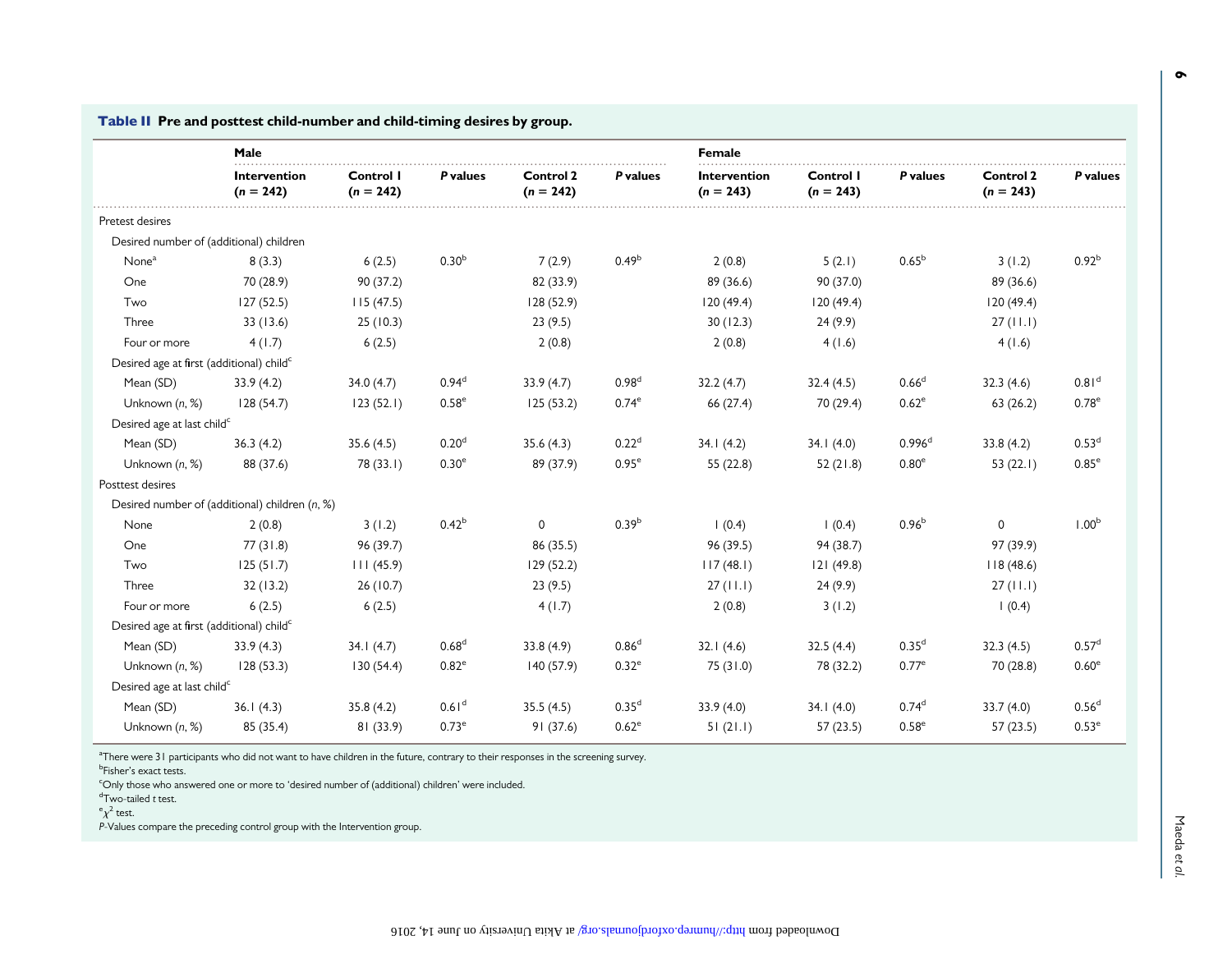<span id="page-6-0"></span>

|           | Male                        |               |                 |              |                 | Female                      |               |                 |               |                 |
|-----------|-----------------------------|---------------|-----------------|--------------|-----------------|-----------------------------|---------------|-----------------|---------------|-----------------|
|           | No. of events/total no. (%) |               | <b>P</b> values |              | <b>P</b> values | No. of events/total no. (%) |               | <b>P</b> values |               | <b>P</b> values |
|           | Intervention                | Control       |                 | Control 2    |                 | Intervention                | Control I     |                 | Control 2     |                 |
| Overall   | 79/242 (32.6)               | 43/242 (17.8) | < 0.001         | 35/242(14.5) | < 0.001         | 122/243 (50.2)              | 64/243 (26.3) | < 0.001         | 34/243 (14.0) | < 0.001         |
| Age group |                             |               |                 |              |                 |                             |               |                 |               |                 |
| $20 - 24$ | 9/42(21.4)                  | 9/40(22.5)    | $\overline{6}0$ | 5/39 (12.8)  | $\frac{31}{2}$  | 13/43 (30.2)                | 14/41(34.1)   | 0.70            | $8/45$ (17.8) | 0.17            |
| $25 - 29$ | 18/58(31.0)                 | 12/62(19.4)   | $\frac{4}{10}$  | 9/58(15.5)   | 0.048           | 35/68 (51.5)                | 4/72 (19.4)   | < 0.001         | $0/65$ (15.4) | 0.001           |
| $30 - 34$ | 26/62 (41.9)                | 11/60(18.3)   | 0.005           | 13/65 (20.0) | 0.007           | 31/52 (59.6)                | 0/50(20.0)    | < 0.001         | 8/53(15.1)    | < 0.001         |
| $35 - 39$ | 26/80 (32.5)                | 11/80(13.8)   | 0.005           | 8/80 (10.0)  | 0.001           | 43/80 (53.8)                | 26/80 (32.5)  | 0.007           | 8/80 (10.0)   | < 0.001         |

Posttest scores on the STAI-S (mean, SD) were significantly higher (greater anxiety) in the intervention groups than that of the control groups: intervention versus Control 1 and versus Control 2: 46.7 (8.1) versus 44.4 (7.9)  $(P = 0.002)$  versus 44.9 (8.3)  $(P = 0.01)$  among men and 47.5 (9.0) versus 45.5 (8.9)  $(P = 0.02)$  versus 44.2 (8.9)  $(P < 0.001)$  among women, whereas no difference in the posttest scores on the STAI-T existed between groups (Fig. [2](#page-4-0)c), indicating that differences in state anxiety was not due to underlying differences in personality traits between groups.

## **Discussion**

We showed that exposure to fertility information via an inexpensive brochure can improve knowledge by about 10 points on the CFKS-J but doing so doubled the proportion of people who felt anxiety compared with the provision of other healthcare and general information. These findings negate our prediction especially among women, and revealed that fertility information, even when neutral and evidencebased, induced anxiety among the reproductive-aged population. This is the first quantitative study to evaluate the psychological change of people exposed to fertility information.

A strength of our study was the randomized controlled study design with a large sample size. Although there was a disproportion of some baseline characteristics between groups, these were negligible in light of the randomized study design and multiple comparisons. Even when we adjusted for whether participants had fathered a child among male participants and whether participants were university educated among female participants using logistic regression model or analysis of covariance, the results were not markedly different. In addition, the large sample size allowed analyses by age group to identify for whom fertility education could be more anxiety provoking. It was found that women in their mid-20s and men in their early 30s felt anxiety after exposure to fertility information despite still being younger than the average parental age at first birth in Japan. Furthermore, the chance of reacting with anxiety seemed to increase linearly with older age.

Another strength was the use of validated scales, the CFKS and the STAI. The use of a pre and posttesting phase also enabled assessment of baseline equivalence on knowledge before the information was provided. The pretest knowledge score was similar to that in our previous survey ( $\sim$ 50% correct score, Maeda et al.[, 2015](#page-8-0)). The significantly higher score on the STAI-S (acute state) in the intervention groups and the similar scores on the STAI-T (a personality trait) between the study groups demonstrate the robustness of our main results.

The present study was intended to assess the non-inferiority of subjective anxiety after exposure to fertility information compared with that of the control groups. The risk difference of subjective anxiety was found to exceed the non-inferiority margin among women, showing the inferiority of the fertility information group relative to controls. Although the result regarding non-inferiority was inconclusive among men, possibly because the predetermined non-inferiority margin was wide, it was shown that the incidence of subjective anxiety after exposure to fertility information was significantly higher than that of the control groups among both men and women, which was consistent with the results on the STAI. These results indicate that provision of fertility education has benefits but also costs, and these should be considered in education interventions.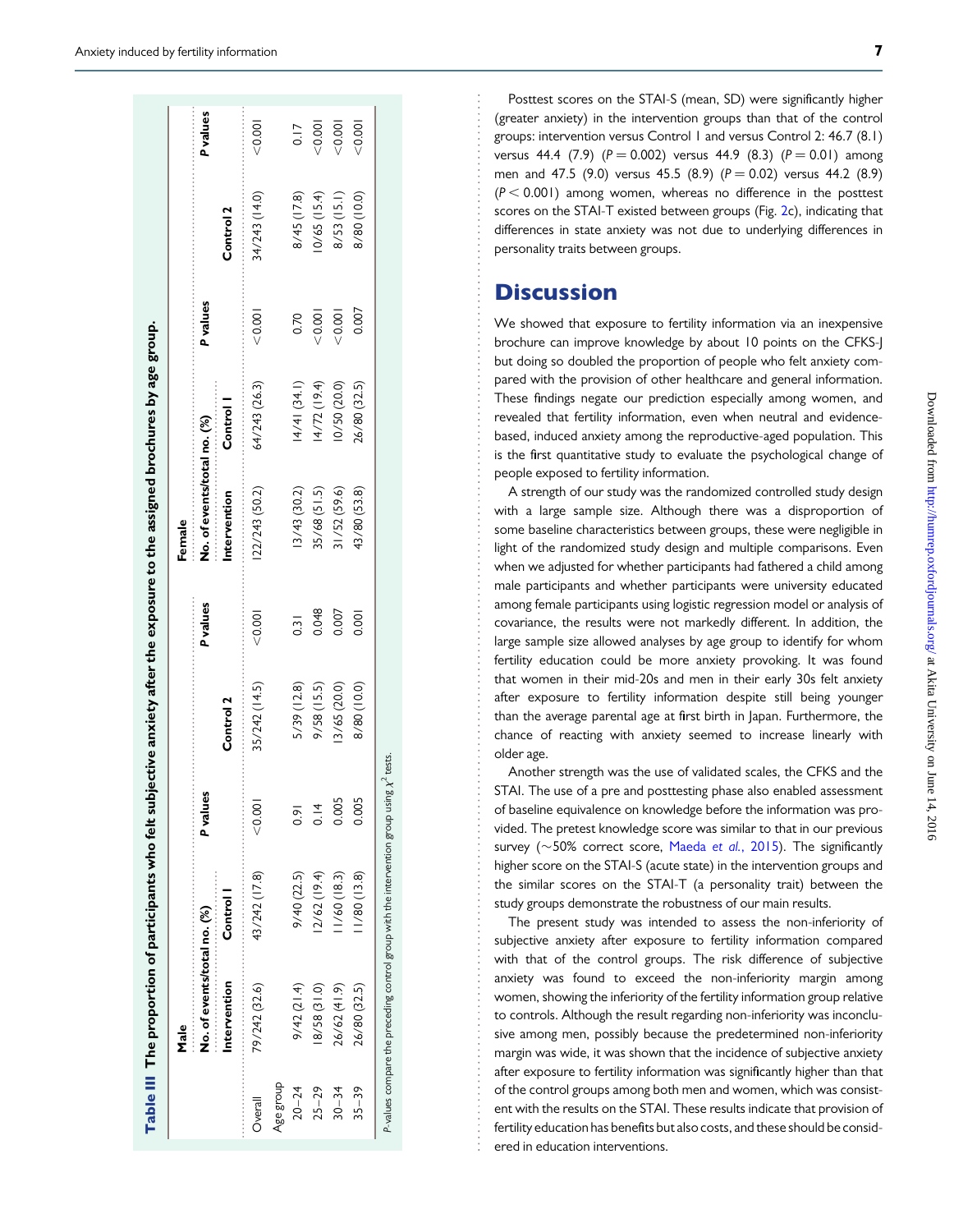Regarding the effects of information brochures on knowledge, our findings are consistent with those of previous studies. It is possible to improve fertility knowledge with low cost information brochures. [Wojcieszek and Thompson \(2013\)](#page-9-0) reported that male and female university students had better fertility knowledge after reading an educational brochure presented online. [Daniluk and Koert \(2015\)](#page-8-0) also showed currently childless men and women were more aware of fertility immediately after the intervention, although the improvement was not maintained 6 months later. In the present study, we replicated those findings: participants in the intervention group had significantly better knowledge immediately after exposure.

The results on childbearing desires (child-number, child-timing) were inconsistent with past research showing that fertility information produced a decrease in desired or ideal age for childbearing ([Wojcieszek](#page-9-0) [and Thompson, 2013;](#page-9-0) [Daniluk and Koert, 2015](#page-8-0)). In the present study, no apparent difference was found in the posttest on child-timing desires between the study groups. One possible reason was the higher age of participants (the mean age in years in present study: 30.6) compared with those in the previous studies (19.05 years old in [Wojcieszek and Thomp](#page-9-0)[son, 2013;](#page-9-0) 28 years old in [Daniluk and Koert, 2015\)](#page-8-0). In general, people tend to postpone parenthood as they age (Virtala et al.[, 2011\)](#page-9-0) or as they have difficulty finding a partner or balancing their educations, careers and other factors [\(Cooke](#page-8-0) et al., 2012; [Peterson](#page-9-0) et al., 2012). Our participants might have experienced such struggles and accommodated their priorities more so than the above studies ([Wojcieszek and Thompson, 2013;](#page-9-0) [Daniluk and Koert, 2015](#page-8-0)). Another reason was the high proportion of participants that answered 'I don't know.' Longitudinal assessments would show the real effects of knowledge and potential changes in attitude of those who prevaricated over their family planning. An alternative explanation is that the fertility education provided in the present study did not sufficiently target child-number and child-timing desires to make an impact on these outcomes. For example, information in [Daniluk and Koert \(2015\)](#page-8-0) has 10 sections over multiple pages and thousands of words concerned with when is the right time to have children whereas the present fertility education focused brochure had a simple message about declining fertility according to age and risk factors for reduced fertility. In addition, it is hard to know whether the participants read the brochure or did so in sufficient depth to absorb the contents even though they were asked to read the entire brochure carefully. The results indicate that educators must ensure that the fertility education provided aligns with the outcomes they would want to change.

Fertility educational initiatives have increased across developed countries over the past few years [\(De Cock, 2011](#page-8-0); [Daniluk and Koert,](#page-8-0) [2013](#page-8-0); [Hammarberg](#page-8-0) et al., 2013) and are increasingly widespread [\(Centers for Disease Control and Prevention, 2014;](#page-8-0) [Cabinet Office,](#page-8-0) [Government of Japan, 2015\)](#page-8-0). However, the main targets are the reproductive-aged generation and the introduction of fertility issues to school education is just beginning (Boivin et al.[, 2013;](#page-8-0) [Department of](#page-8-0) [Education and Early Childhood Development, 2013](#page-8-0)). In view of our findings, educational interventions should target a younger generation than currently intended. Our results showed that young women in their mid-20s were much more likely to report anxiety when confronted with fertility-related information, suggesting that fertility could be an area of worry for them. If fertility information were provided as part of educational initiatives, and provided in a more safe and helpful way, then people would be better able to manage such information when exposed in the community or health services.

Development of communication strategies that relieves the anxiety of reproductive-aged people is also important because there was an overall effect of fertility education on anxiety. In light of the close relations between fertility knowledge and personal relevance of childbearing ([Bunting](#page-8-0) et al., 2013; [Daniluk and Koert, 2015;](#page-8-0) [Maeda](#page-8-0) et al., 2015), making accurate information accessible to an older generation nearing or at the stage of wanting children, and who may experience fertility issues is necessary. However, given the fact that people generally fail to process information effectively and efficiently when they are in a state of high concern ([Covello](#page-8-0) et al., 2001), addition of psychological approaches, such as introducing decision-making strategies or providing information about counseling, would be required more than in other health education (Webb et al.[, 2010](#page-9-0)) in which most factors could be perceived to depend more on one's decisions (e.g. smoking cessation or dietary behavior).

This study has some limitations. First, the use of SRPs could have caused selection bias associated with higher education [\(Haagen](#page-8-0) et al., [2003;](#page-8-0) [Takahashi](#page-9-0) et al., 2011) and more interest in childbearing. Second, the outcomes were measured only once, immediately after reading the brochures. Anxiety we measured might be a short-term effect that may reduce with the passage of time. As a future direction, measurements of changes over time should be explored. Finally, responses to fertility information might differ in Western countries. This study was conducted in Japan where referring to fertility has been a taboo for a long time and the level of knowledge is quite low [\(Maeda](#page-8-0) et al.[, 2015\)](#page-8-0) as reported in other Asian countries [\(Asia Pacific Initiative](#page-8-0) [on Reproduction, 2013](#page-8-0); Chan et al.[, 2015](#page-8-0)) compared with non-Asian countries [\(Bunting](#page-8-0) et al., 2013). Assessment of cultural relevance to perceptions of fertility information would be an area of future research.

In conclusion, it is possible to increase fertility knowledge using an inexpensive fertility education brochure. However, such initiatives could increase anxiety, especially among women of reproductive-age. Early education and fertility awareness campaigns that took account of psychological impacts of fertility education could result in a positive reception and enhanced the educational effects.

### Acknowledgements

The authors thank Prof. Minoru Irahara, Professor of Department of Obstetrics and Gynecology, Graduate School of Tokushima University, Prof. Hiroshi Okada, Professor and Chairman of Department of Urology, Dokkyo Medical University Koshigaya Hospital, and Prof. Yoriko Nakamura, Professor of Department of Community and Elderly Nursing, Akita Graduate School of Health Sciences, for their expert advice and help with this study.

# Authors' roles

E.M. and F.N. contributed to the conception and design of the study, the acquisition of data and the analysis and interpretation of data. They drafted all versions of the article and approved the final version for publication. Y.K. and H. Saito contributed to the conception and design of the study, the revisions of each version, and the approval of the final version for publication. J.B. contributed to the analysis and interpretation of data, the revisions of each version, and the approval of the final version for publication. All the other co-authors contributed towards critical revision of the paper and final approval of the manuscript.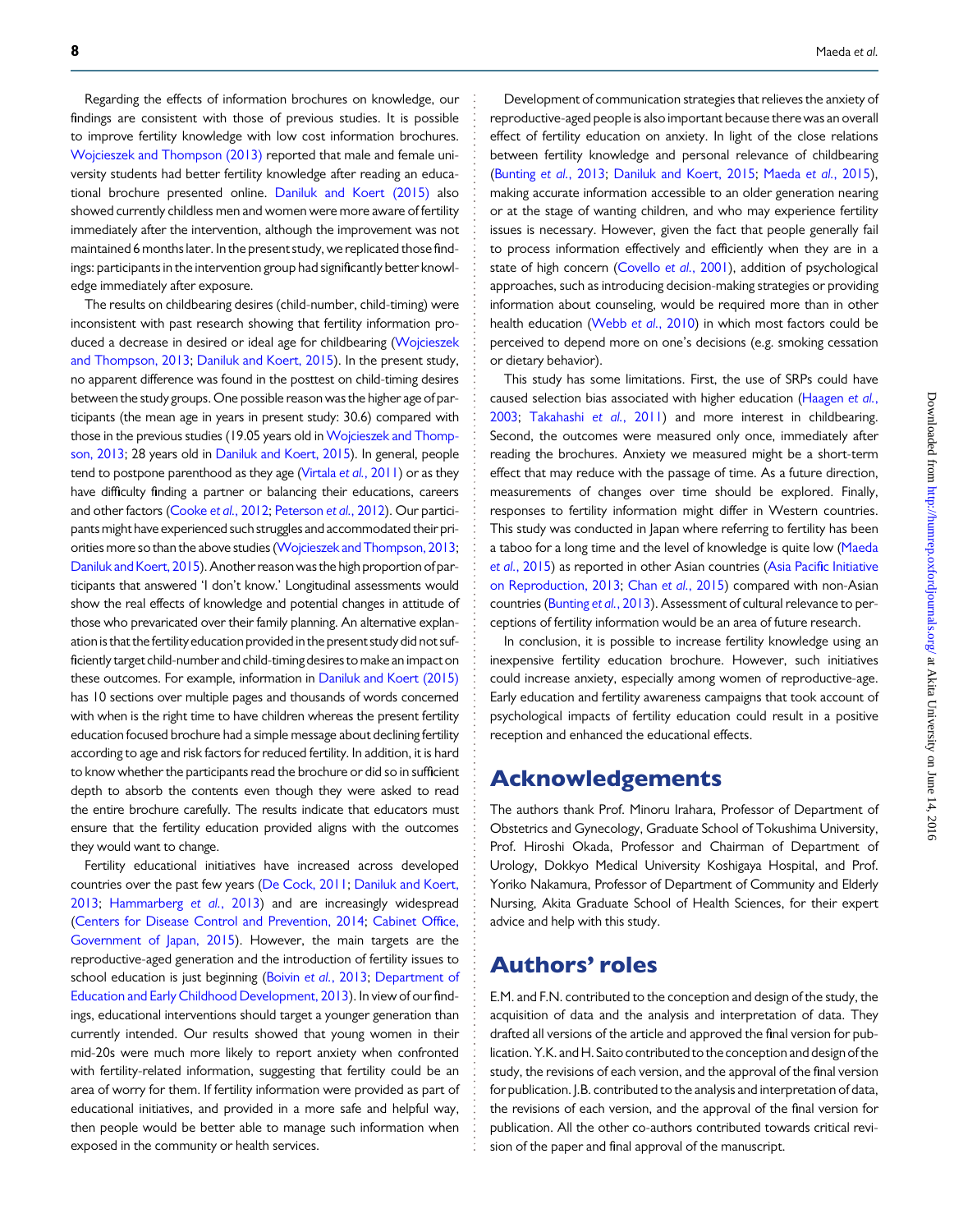# <span id="page-8-0"></span>Funding

This study was funded by National Center for Child Health and Development, Seiiku Medical Study Grant (24-6), the Daiwa Foundation Small Grant, and Grant-in-Aid for JSPS Fellows (26-1591). Funding to pay the Open Access publication charges for this article was provided by School of Psychology, Cardiff University.

# Conflict of interest

None declared.

# References

- Ali S, Sophie R, Imam AM, Khan FI, Ali SF, Shaikh A, Farid-ul-Hasnain S. Knowledge, perceptions and myths regarding infertility among selected adult population in Pakistan: a cross-sectional study. BMC Public Health 2011;11:760.
- Asia Pacific Initiative on Reproduction. Starting Families Asia Study: Helping Families, 2013. [http://www.tuvanhiemmuon.com/vi.country.fertility/](http://www.tuvanhiemmuon.com/vi.country.fertility/vi/images/SFA%20Study%20Report_Merck%20Serono_tcm863_14502.pdf) [vi/images/SFA%20Study%20Report\\_Merck%20Serono\\_tcm863\\_14502.](http://www.tuvanhiemmuon.com/vi.country.fertility/vi/images/SFA%20Study%20Report_Merck%20Serono_tcm863_14502.pdf) [pdf](http://www.tuvanhiemmuon.com/vi.country.fertility/vi/images/SFA%20Study%20Report_Merck%20Serono_tcm863_14502.pdf) (30 May 2016, date last accessed).
- Benzies K, Tough S, Tofflemire K, Frick C, Faber A, Newburn-Cook C. Factors influencing women's decisions about timing of motherhood. J Obstet Gynecol Neonatal Nurs 2006;35:625 – 633.
- Boivin J, Bunting L, Gameiro S. "Cassandra's prophecy: a psychological perspective. Why we need to do more than just tell women". Reprod Biomed Online 2013;27:11 – 14.
- Bretherick KL, Fairbrother N, Avila L, Harbord SH, Robinson WP. Fertility and aging: do reproductive-aged Canadian women know what they need to know? Fertil Steril 2010;93:2162-2168.
- Bunting L, Boivin J. Development and preliminary validation of the fertility status awareness tool: FertiSTAT. Hum Reprod 2010;25:1722 – 1733.
- Bunting L, Tsibulsky I, Boivin J. Fertility knowledge and beliefs about fertility treatment: findings from the International Fertility Decision-making Study. Hum Reprod (Oxford, England) 2013;28:385– 397.
- Cabinet Office, Government of Japan. Heisei 22 nendo shoshikashakai ni kansuru kokusai ishiki chosa houkokusho (International survey on low fertility, in Japanese), 2011. [http://www8.cao.go.jp/shoushi/shoushika/](http://www8.cao.go.jp/shoushi/shoushika/research/cyousa22/kokusai/mokuji_pdf.html) [research/cyousa22/kokusai/mokuji\\_pdf.html](http://www8.cao.go.jp/shoushi/shoushika/research/cyousa22/kokusai/mokuji_pdf.html) (30 May 2016, date last accessed).
- Cabinet Office, Government of Japan. Shoshika shakai taisaku taiko (Policy outline on the Declining Birthrate, in Japanese), 2015. [http://www8.cao.go.](http://www8.cao.go.jp/shoushi/shoushika/law/taikou2.html) [jp/shoushi/shoushika/law/taikou2.html](http://www8.cao.go.jp/shoushi/shoushika/law/taikou2.html) (30 May 2016, date last accessed).
- Centers for Disease Control and Prevention. National Public Health Action Plan for the Detection, prevention, and Management of Infertility, 2014. [http://www.cdc.gov/reproductivehealth/Infertility/PDF/DRH\\_NAP\\_](http://www.cdc.gov/reproductivehealth/Infertility/PDF/DRH_NAP_Final_508.pdf) [Final\\_508.pdf](http://www.cdc.gov/reproductivehealth/Infertility/PDF/DRH_NAP_Final_508.pdf) (29 May 2016, date last accessed).
- Chan CHY, Chan THY, Peterson BD, Lampic C, Tam MYJ. Intentions and attitudes towards parenthood and fertility awareness among Chinese university students in Hong Kong: a comparison with Western samples. Hum Reprod 2015;30:364-372.
- Cooke A, Mills TA, Lavender T. 'Informed and uninformed decision making'—women's reasoning, experiences and perceptions with regard to advanced maternal age and delayed childbearing: a meta-synthesis. Int J Nurs Stud 2010;47:1317 – 1329.
- Cooke A, Mills TA, Lavender T. Advanced maternal age: delayed childbearing is rarely a conscious choice a qualitative study of women's views and experiences. Int J Nurs Stud 2012;49:30-39.
- Covello VT, Peters RG, Wojtecki JG, Hyde RC. Risk communication, the West Nile virus epidemic, and bioterrorism: responding to the

communication challenges posed by the intentional or unintentional release of a pathogen in an urban setting. J Urban Health 2001;78:382-391.

- Daniluk JC, Koert E. "I with I had known!" supporting informed reproductive and childbearing-decisions for women and men. Hum Reprod 2012;27(Suppl 2):i82 – i83.
- Daniluk JC, Koert E. The other side of the fertility coin: a comparison of childless men's and women's knowledge of fertility and assisted reproductive technology. Fertil Steril 2013;99:839 – 846.
- Daniluk JC, Koert E. Fertility awareness online: the efficacy of a fertility education website in increasing knowledge and changing fertility beliefs. Hum Reprod 2015;30:353 – 363.
- Daniluk JC, Koert E, Cheung A. Childless women's knowledge of fertility and assisted human reproduction: identifying the gaps. Fertil Steril 2012; 97:420– 426.
- De Cock G. Infertility prevention campaign: a multi-stakeholder example from Flanders, Belgium. Hum Reprod 2011;26(Suppl 1):i58-i60.
- Department of Education and Early Childhood Development, Melbourne. Catching on later: Sexuality Education Resource for Secondary Schools, 2013. [https://fuse.education.vic.gov.au/pages/View.aspx?id](https://fuse.education.vic.gov.au/pages/View.aspx?id=407ed837-2c8b-4842-9a22-fe7f8bb07b99&Source=%252fpages%252fResults.aspx%253fs%253dCatching%252bon%252blater%25253a%252bSexuality%252bEducation%252bResource%252bfor%252bSecondary%252bSchools%25252c)=407ed837-[2c8b-4842-9a22-fe7f8bb07b99&Source](https://fuse.education.vic.gov.au/pages/View.aspx?id=407ed837-2c8b-4842-9a22-fe7f8bb07b99&Source=%252fpages%252fResults.aspx%253fs%253dCatching%252bon%252blater%25253a%252bSexuality%252bEducation%252bResource%252bfor%252bSecondary%252bSchools%25252c)=%252fpages%252fResults.aspx% [253fs%253dCatching%252bon%252blater%25253a%252bSexuality%252b](https://fuse.education.vic.gov.au/pages/View.aspx?id=407ed837-2c8b-4842-9a22-fe7f8bb07b99&Source=%252fpages%252fResults.aspx%253fs%253dCatching%252bon%252blater%25253a%252bSexuality%252bEducation%252bResource%252bfor%252bSecondary%252bSchools%25252c) [Education%252bResource%252bfor%252bSecondary%252bSchools%](https://fuse.education.vic.gov.au/pages/View.aspx?id=407ed837-2c8b-4842-9a22-fe7f8bb07b99&Source=%252fpages%252fResults.aspx%253fs%253dCatching%252bon%252blater%25253a%252bSexuality%252bEducation%252bResource%252bfor%252bSecondary%252bSchools%25252c) [25252c](https://fuse.education.vic.gov.au/pages/View.aspx?id=407ed837-2c8b-4842-9a22-fe7f8bb07b99&Source=%252fpages%252fResults.aspx%253fs%253dCatching%252bon%252blater%25253a%252bSexuality%252bEducation%252bResource%252bfor%252bSecondary%252bSchools%25252c) (30 May 2016, date last accessed).
- ESHRE Capri Workshop Group. Fertility and ageing. Hum Reprod Update 2005;11:261 – 276.
- Friese C, Becker G, Nachtigall RD. Rethinking the biological clock: eleventh-hour moms, miracle moms and meanings of age-related infertility. Soc Sci Med 2006;63:1550-1560.
- Gray E. 'Get Britain Fertile': Does This Fertility ad campaign 'shame' women? 2013. [http://www.huffingtonpost.com/2013/05/29/get-britain-fertile](http://www.huffingtonpost.com/2013/05/29/get-britain-fertile-fertility-ad-campaign-british-shame-women_n_3353160.html)[fertility-ad-campaign-british-shame-women\\_n\\_3353160.html](http://www.huffingtonpost.com/2013/05/29/get-britain-fertile-fertility-ad-campaign-british-shame-women_n_3353160.html) (30 May 2016, date last accessed).
- Haagen EC, Tuil W, Hendriks J, de Bruijn RP, Braat DD, Kremer JA. Current Internet use and preferences of IVF and ICSI patients. Hum Reprod 2003; 18:2073– 2078.
- Hammarberg K, Setter T, Norman RJ, Holden CA, Michelmore J, Johnson L. Knowledge about factors that influence fertility among Australians of reproductive age: a population-based survey. Fertil Steril 2013;99:502–507.
- Hongo J. Flak dooms handbook pushing motherhood. Japan Times (Newspaper) 30 May 2013. [http://www.japantimes.co.jp/news/](http://www.japantimes.co.jp/news/2013/05/30/national/flak-dooms-handbook-pushing-motherhood/#.Uzug0009Kig) [2013/05/30/national/flak-dooms-handbook-pushing-motherhood/#.](http://www.japantimes.co.jp/news/2013/05/30/national/flak-dooms-handbook-pushing-motherhood/#.Uzug0009Kig) [Uzug0009Kig](http://www.japantimes.co.jp/news/2013/05/30/national/flak-dooms-handbook-pushing-motherhood/#.Uzug0009Kig) (30 May 2016, date last accessed).
- Japan Institute of Life Insurance, 2015. Public financial supports for bearing and raising of children (in Japanese). [http://www.jili.or.jp/lifeplan/](http://www.jili.or.jp/lifeplan/lifeevent/birth/8.html) [lifeevent/birth/8.html](http://www.jili.or.jp/lifeplan/lifeevent/birth/8.html) (28 May 2016, date last accessed).
- Japan Society of Obstetrics and Gynecology, 2014. Dictionary for women and men (in Japanese) [http://www.jsog.or.jp/public/human\\_plus\\_](http://www.jsog.or.jp/public/human_plus_dictionary/index.html#page=1) [dictionary/index.html#page=1](http://www.jsog.or.jp/public/human_plus_dictionary/index.html#page=1) (30 May 2016, date last accessed).
- Japan Society for Reproductive Medicine, 2013. Questions & answers for infertility. (in Japanese). <http://www.jsrm.or.jp/public/> (30 May 2016, date last accessed).
- Lampic C, Svanberg AS, Karlstrom P, Tyden T. Fertility awareness, intentions concerning childbearing, and attitudes towards parenthood among female and male academics. Hum Reprod 2006;21:558-564.
- Lundsberg LS, Pal L, Gariepy AM, Xu X, Chu MC, Illuzzi JL. Knowledge, attitudes, and practices regarding conception and fertility: a populationbased survey among reproductive-age United States women. Fertil Steril 2014;101:767 – 774.
- Maeda E, Sugimori H, Nakamura F, Kobayashi Y, Green J, Suka M, Okamoto M, Boivin J, Saito H. A cross sectional study on fertility knowledge in Japan, measured with the Japanese version of Cardiff Fertility Knowledge Scale (CFKS-J). Reprod Health 2015;12.